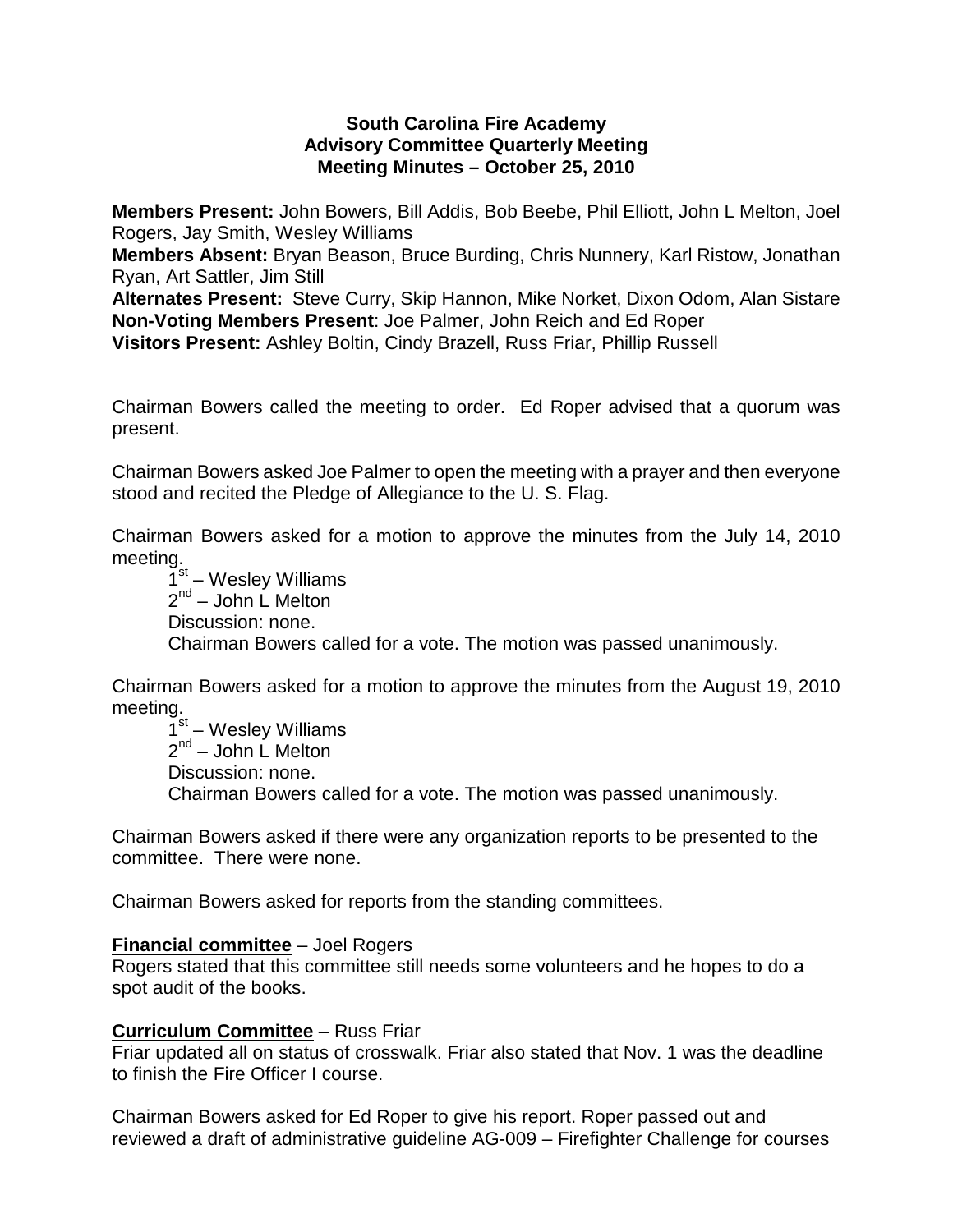1152, 1153, 1154 and 2100. Roper stated that he was ready to sign off on this guideline and make it official.

A motion was called to accept this draft.

 $1<sup>st</sup>$  – Joel Rogers 2<sup>nd</sup> – Skip Hannon Discussion: none Chairman Bowers called for a vote. The motion was passed unanimously.

Phillip Russell passed out and reviewed the resident training report. Russell noted that the Academy is looking at offering 14 programs at the Southeastern Fire School in March.

Roper passed out and reviewed the regional activity report, the financial report, and the facilities report and passed out a copy of the annual report.

Roper stated that there will be some changes made to future Fire Marshal Certification courses to include: this course will be a true 5-day course. Students will test 30 days after the end of the course and then will have 90 days to complete a practical skills check list. Also, fire marshal recertification will be on a 2-year cycle instead of every year.

Russ Friar presented and reviewed his handout for the curriculum section.

New Business

1 – What can be done to provide more online or blended classes? At this time the Fire Academy is only offering one blended class and this is for the Fire Officer course.

2 – What can be done to develop a course cost?

In most cases the Fire Academy has been able to work with the fire department to provide training requested. It would be much work for the academy to develop a cost analysis for each course. The fire chiefs should call and talk with Ed and see if the Fire Academy can help.

3 – Burn building repairs update.

Roper stated the burn building is usable for smoke now until an inspection is done. The timeframe is to hopefully be done by March.

4 – Update on crosswalk for Fire Academy courses. This covered earlier in the meeting.

**Other** 

John Reich stated that the division is looking forward to the new administration and leadership. The transition team will begin working immediately after the election.